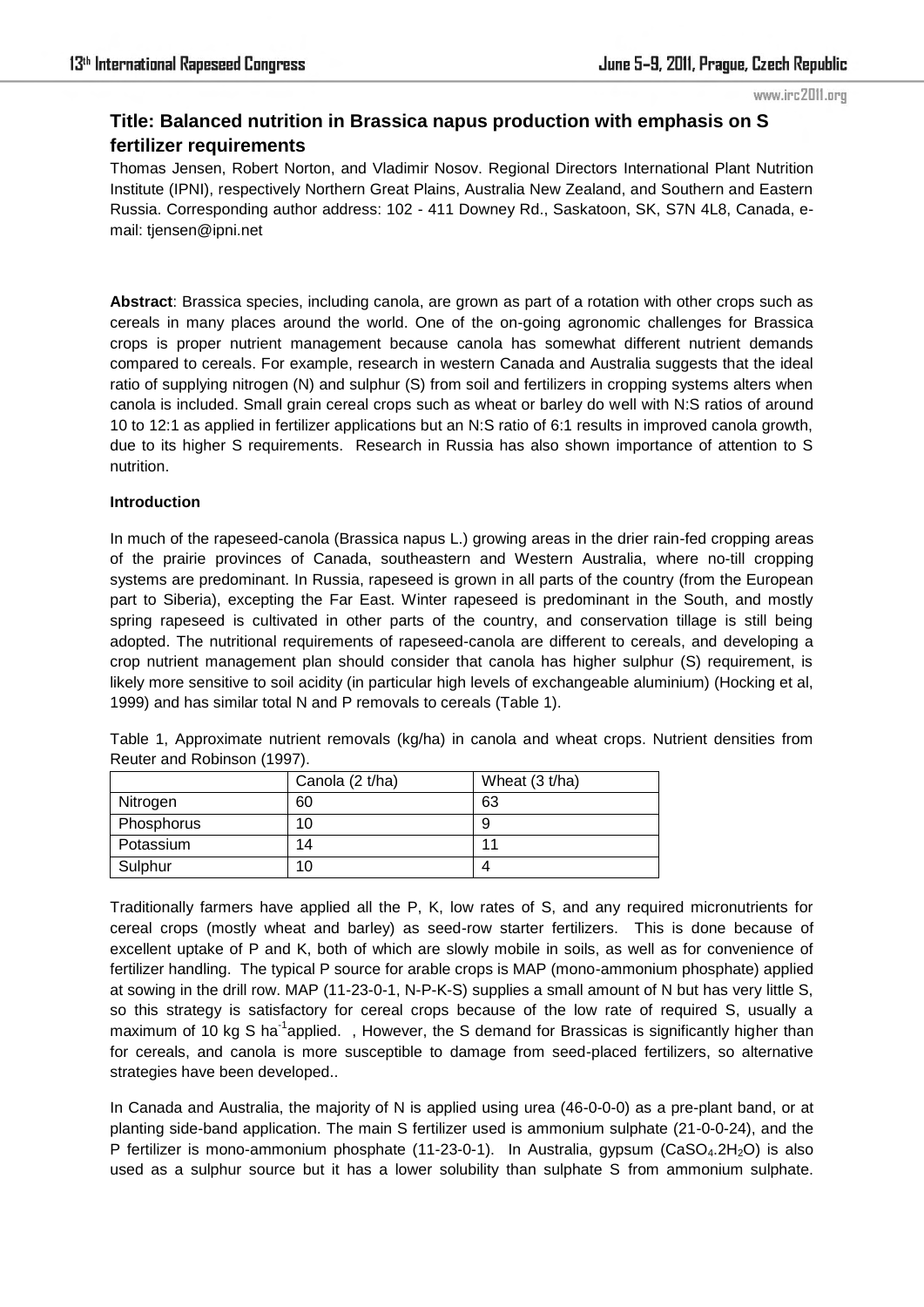#### www.irc2011.org

Common N, P, K, and S rates for canola are 110 kg N ha<sup>-1</sup>, 15 kg P ha<sup>-1</sup>, 12 kg K ha<sup>-1</sup>, and 20 kg S ha<sup>-1</sup> <sup>1</sup>, and the accompanying seed-row N rate along with the P, K and S is about 25 kg N ha<sup>-1</sup>, with the remaining N banded away from the seed-row. The recommended safe rate of N applied in the seed row for canola using a no-tillage planter with 2.5 cm seed-fertilizer lateral spread on a 23 cm shank spacing is 11 kg N ha-1 (SK Ag 2009). So if a farmer applies all the ammonium sulphate in the seed row blend, the 25 kg N can reduce stand emergence due to N-ammonia toxicity to geminating canola seeds. There are various strategies used to supply sufficient S for the canola crop in the cropping rotations while avoiding excess seed-row N and the accompanying ammonia toxicity. Fertilizer application rates to canola-rapeseed in Russia are much lower than rates used in Canada and Australia.

# **Alternate S Fertilizer Application Methods for Canola Applying the 4-R Nutrient Stewardship Principles**

The 4-R Nutrient Stewardship Principles are that the Right Source of Nutrient is applied at the Right Rate, Right Time and Right Place to supply crop nutrient needs. These principles apply to all plant nutrients that are added as a supplement to nutrients used from the soil. S can be added in different sources and many sources can be effective if managed in the right way. Application of ammonium sulphate in the seed-row of canola could be very effective, but because required rates cause the N in the ammonium sulphate to exceed the ammonia tolerance of canola, germinant mortality can be high and establishment of an adequate plant population stand is at risk. The following are alternative ways of applying the 4-R principles to supply adequate amounts of needed S for the canola crop by changing the form and or placement of the S-containing product:

- 1. **Spread out the needed application of S through the whole crop rotation.** This is done by applying greater than needed rates of S in the seed-row fertilizer blend of other crops in rotation with canola. For example in western Canada a possible crop rotation where canola is grown is a three-year rotation of canola-barley-wheat. Rates of nutrients in the seed-row blend of the barley and wheat are usually about 14 kg N, 11 kg P, 10 kg S, and 8.3 kg K ha<sup>-1</sup> but both these cereal crops can tolerate higher rates of N contributed from the ammonium phosphate and ammonium sulphate components of the seed-row blend. They can tolerate at least twice this rate of N, so an additional 5 kg S ha<sup>-1</sup> can be safely applied during the two years of cereal crops and the total amount of required S (40 kg S ha<sup>-1</sup>) over the three-year rotation is achieved by 10 kg S ha<sup>-1</sup> in the canola year, 15 kg S ha<sup>-1</sup> in the wheat year and 15 kg S ha<sup>-1</sup> in the barley year. This in comparison to trying to apply 20 kg S ha<sup>-1</sup> in the canola plus only 10 kg S ha<sup>-1</sup> in each year of the wheat and barley respectively. The S not used by the cereal crops remains residual in the soil and is used by the canola crop. Research has not shown significant losses of S due to leaching of sulphate or volatile  $H_2S$  emissions under wet conditions in these rotations.
- **2. Apply the S along with all other fertilizers in a side-band away from the seed-row**. Some growers avoid all possible seed-row toxicity by banding all the fertilizer away from the seedrow in a precision placed band usually at least 4 cm to the side and slightly below the seedrow. This band contains the N, the majority of which is in the urea form, plus all the above mentioned seed-row fertilizer. Having the ammonium phosphate, ammonium sulphate and potassium chloride (KCl) in the side-band avoids excess ammonia-N in the seed-row, but may delay access of the canola roots to beneficial P, K and S nutrients because of the high level of N present in the side-band that is hard on roots until the N is moved and diluted by soil moisture. This fertilizer placement strategy works reasonably well however, and is quite widely used.
- **3. Apply the S in a mid-row band along with the N,** while the P and K are still applied in the seed-row. This method also works quite well to supply early P and K along with the smaller amount of N in the ammonium phosphate. This results in improved early seedling growth,